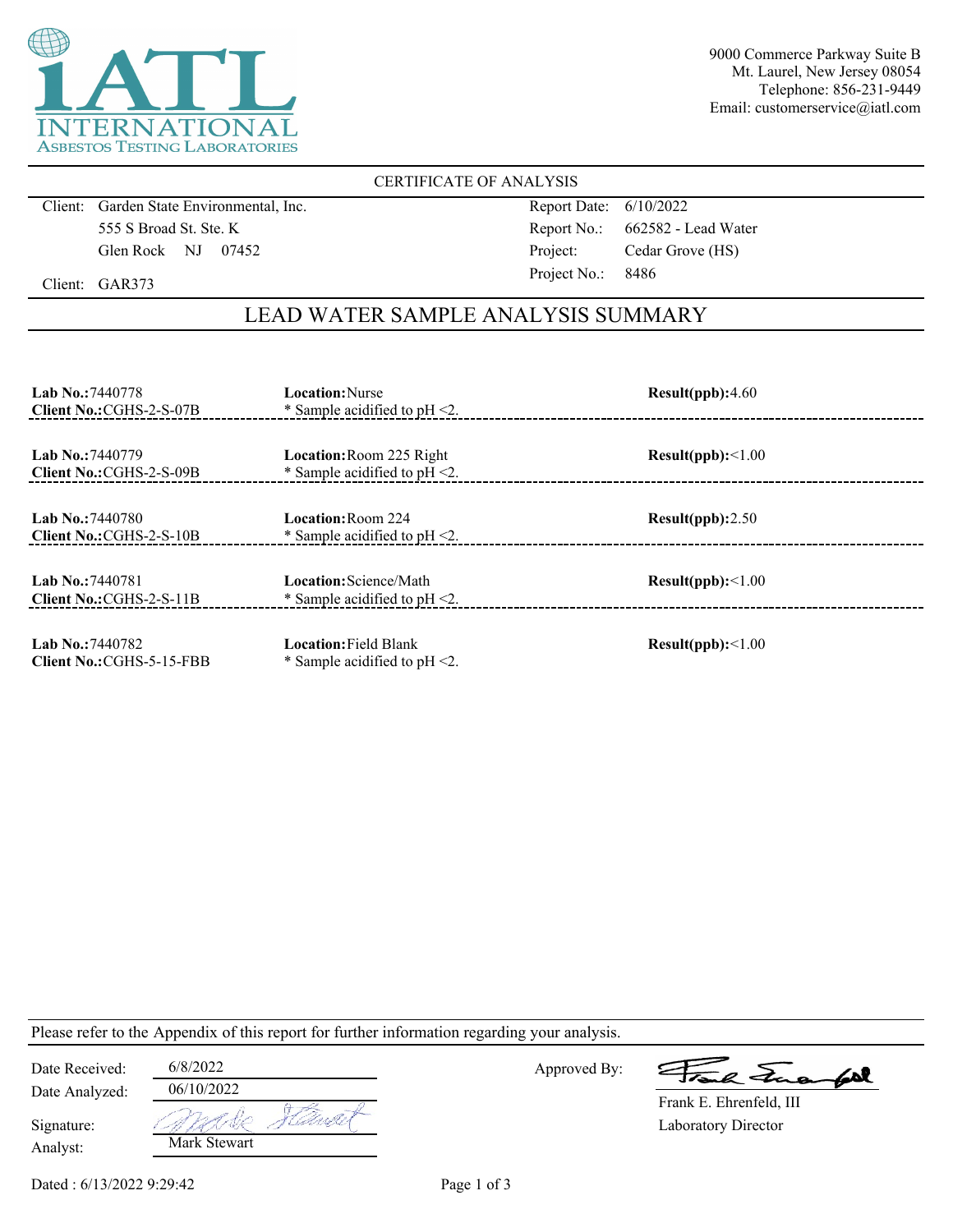

9000 Commerce Parkway Suite B Mt. Laurel, New Jersey 08054 Telephone: 856-231-9449 Email: customerservice@iatl.com

#### CERTIFICATE OF ANALYSIS

Client: Garden State Environmental, Inc. 555 S Broad St. Ste. K Glen Rock NJ 07452

Client: GAR373

Report Date: 6/10/2022 Report No.: 662582 - Lead Water Project: Cedar Grove (HS) Project No.: 8486

# Appendix to Analytical Report:

**Customer Contact:** Send ALL Lab Reports **Analysis:** AAS-GF - ASTM D3559-08D

This appendix seeks to promote greater understanding of any observations, exceptions, special instructions, or circumstances that the laboratory needs to communicate to the client concerning the above samples. The information below is used to help promote your ability to make the most informed decisions for you and your customers. Please note the following points of contact for any questions you may have.

**iATL Customer Service:** customerservice@iatl.com **iATL OfficeManager:** ?wchampion@iatl.com **iATL Account Representative:** Kelly Klippel **Sample Login Notes:** See Batch Sheet Attached **Sample Matrix:** Water **Exceptions Noted:** See Following Pages

#### **General Terms, Warrants, Limits, Qualifiers:**

General information about iATL capabilities and client/laboratory relationships and responsibilities are spelled out in iATL policies that are listed at www.iATL.com and in our Quality Assurance Manual per ISO 17025 standard requirements. The information therein is a representation of iATL definitions and policies for turnaround times, sample submittal, collection media, blank definitions, quantification issues and limit of detection, analytical methods and procedures, sub-contracting policies, results reporting options, fees, terms, and discounts, confidentiality, sample archival and disposal, and data interpretation.

iATL warrants the test results to be of a precision normal for the type and methodology employed for each sample submitted. iATL disclaims any other warrants, expressed or implied, including warranty of fitness for a particular purpose and warranty of merchantability. iATL accepts no legal responsibility for the purpose for which the client uses test results. Any analytical work performed must be governed by our Standard Terms and Conditions. Prices, methods and detection limits may be changed without notification. Please contact your Customer Service Representative for the most current information.

This confidential report relates only to those item(s) tested and does not represent an endorsement by NIST-NVLAP, AIHA LAP LLC, or any agency of local, state or province governments nor of any agency of the U.S. government.

This report shall not be reproduced except in full, without written approval of the laboratory.

#### **Information Pertinent to this Report:**

Analysis by AAS Graphite Furnace: - ASTM D3559-08D Certification: - NYS-DOH No. 11021 - NJDEP No. 03863

#### **Note: These methods are analytically equivalent to iATL's accredited method;**

- USEPA 40CFR 141.11B

- USEPA 200.9 Pb, AAS-GF, RL <2 ppb/sample

- USEPA SW 846-7421 - Pb(AAS-GF, RL <2 ppb/sample)

Regulatory limit for lead in drinking water is 15.0 parts per billion as cited in EPA 40 CFR 141.11 National Primary Drinking Water Regulations, Subpart B: Maximum contaminant levels for inorganic chemicals.

All results are based on the samples as received at the lab. iATL assumes that appropriate sampling methods have been used and that the data upon which these results are based have been accurately supplied by the client.

Sample results are not corrected for contamination by field or analytical blanks.

PPB = Parts per billion. 1  $\mu$ g/L = 1 ppb MDL = 0.24 PPB Reporting Limit (RL) = 1.0 PPB